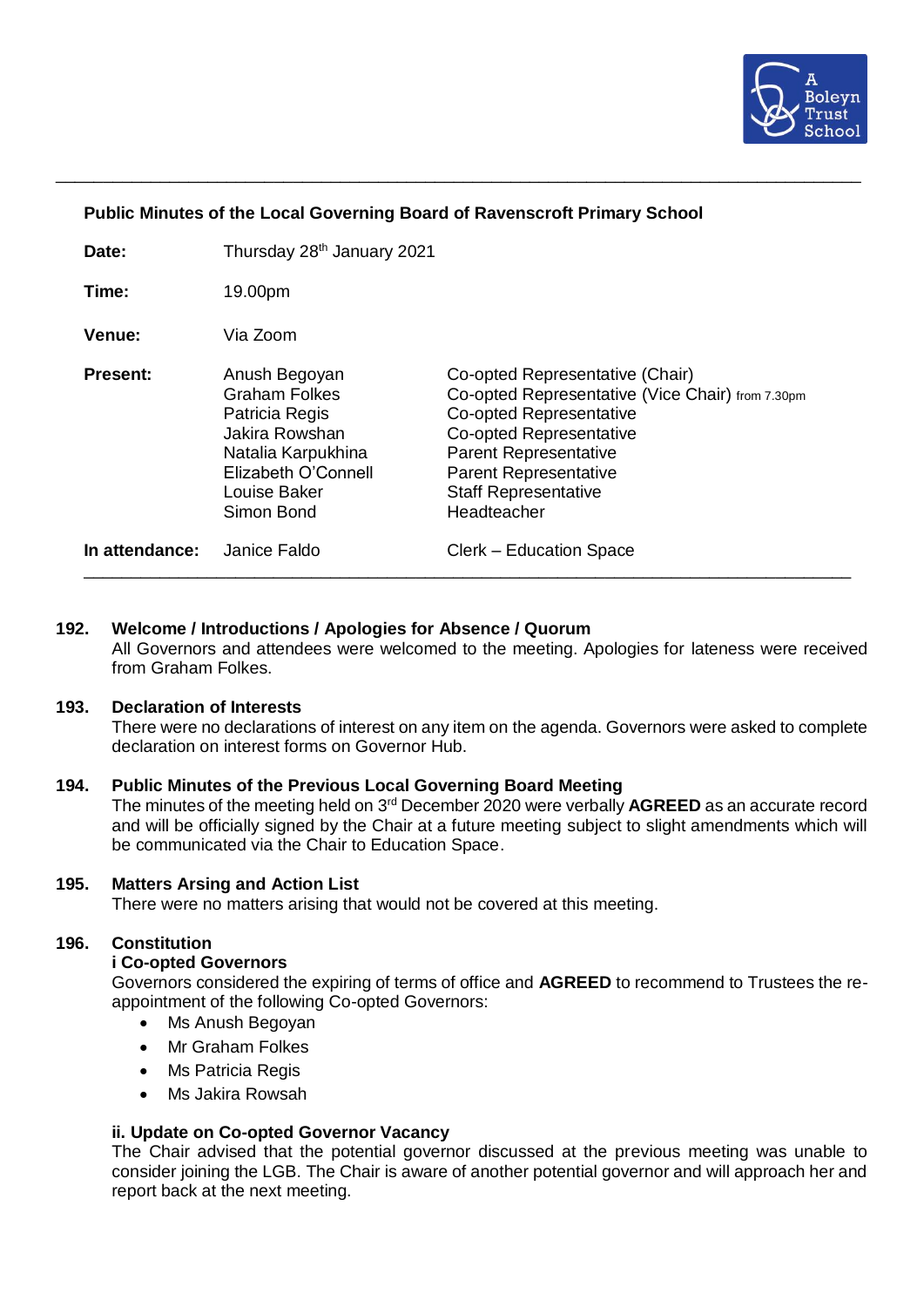# **iii. NPW Delegated Attendee**

There was no nomination for this position; it was agreed that any governor who was free to attend this meeting would be able to do so.

# **iv. Link Governors**

Governors noted the appointment of link governors as agreed at the previous meeting.

#### **v. Matters to note**

There were no further constitution matters to discuss.

# **197. Matters of Note from the Trust Board and Committees**

Patricia Regis, Trust Board member, advised that the Trust has not meet since the last LGB meeting.

# **198. Main Business**

# **a. Head Teacher Report**

Governors considered the report of the Headteacher which had been uploaded to Governor Hub and the following points were highlighted:-

- The school's remote learning provision is a combination of lesson introductions, and modelled excerpts, recorded by teachers as well as videos and materials from other web based educational platforms including BBC Bitesize and Oak Academy, where appropriate. These compliment the Google Classroom slides and presentations that teachers have developed to ensure that the curriculum is being taught robustly and in sequence.
- Teachers contact with pupils every day via the live chats or on Google Classroom.
- We have loaned 60 laptops from the DfE allocation to disadvantaged pupils from Year 3 and above. The local authority will be supplying further laptops and the school is rebuilding old laptops into Chrome Books.
- Senior leaders are quality assuring teachers and Year Groups' remote learning on a weekly basis. Phase Leaders complete a Remote Learning Support form each week that ensures that teachers are putting into place the expectations the school has of the quantity and quality of remote learning whether it be online, paper based or a combination of both.
- 52% of pupils are fully engaged in remote learning, 74% are mostly engaged and 93% in any kind of remote learning.

# *Graham Folkes arrived at this point in the meeting.*

**Q.** Are you ensuring that all families eligible for free school meals are receiving them? **A.** The admin staff systematically contact parents regarding eligibility and support them to apply where appropriate. The school's numbers for free school meals is approximately 240 pupils.

**Q.** Do you have a waiting list for families requiring a laptop?

**A.** Yes, but expect this to be fulfilled as soon as the extra devices from the local authority are received.

**Q.** Are their any concerns about online safety?

**A.** We have an acceptable use policy for online safety that pupils and parents sign, this is differentiated for very young children to sign. The DfE laptops that have been loaned out are very secure and are being monitored.

**Q.** How is work being uploaded being checked by teachers?

**A.** Teachers can give instant feedback via google classroom.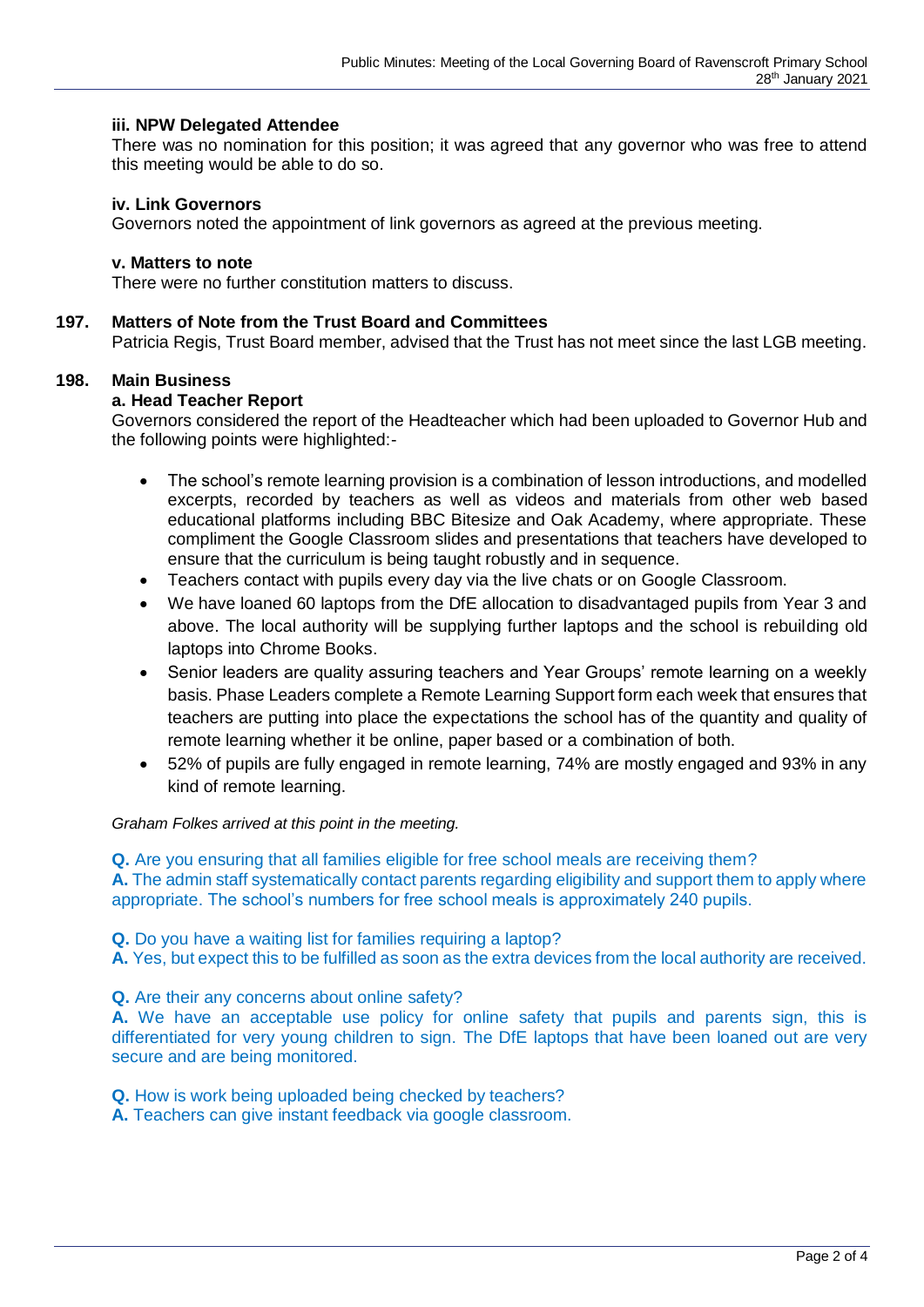**Q.** Are the pupils engaging in the google meets?

**A.** Yes, the feedback is very positive. They are being trailed daily to Year 6 and Year 5 will start shortly.

**Q.** How are teachers coping?

**A.** They are coping very well with the difficult circumstances.

Governors commented on how the remote learning communication forms have showed how well teachers are monitoring pupils.

# **ACTION**

• The Chair will speak with her employers to see if they are able to donate devices.

There being no further questions governors thanked the Head Teacher for his concise and informative report.

# **199. Standing Items**

# **i. School Link Visits Feedback and Planning**

No visits or training have taken place due to the current situation.

# **ii. Policies**

Governors considered the policies which had been uploaded onto GovernorHub. Further to a question, the Headteacher advised that staff have experienced bereavement due to the current pandemic hence the Trust's decision to create a policy.

#### **DECISION**

• Governors **AGREED** to ratify the Bereavement Policy and Safeguarding Policy.

# **iii. Safeguarding / Single Central Record**

Natalia Karpukhina, the Safeguarding link Governor will arrange a visit to the school as soon as practically possible to review the SCR.

#### **iv. Governor Training**

No training has been undertaken since the last meeting.

#### **v. School Documents for Consideration**

There was nothing to discuss and this item will be removed from future agendas.

# **vi. Keeping Children Safe in Education**

Governors confirmed that they have read and acknowledged KCSIE electronically on GovernorHub.

# **vii. Trustee Business Update**

There was nothing to report as per minute number 197. This item will be removed from future agendas.

# **200. Agenda Items for the Next Meeting**

• Future meetings – online or in person

# **201. Any Other Urgent Business**

# **a. Chairing Meetings**

Further to discussion it was **AGREED** that the Chairing of meetings will be rotated to give governors experience and support their development. The current Chair and Vice Chair will support.